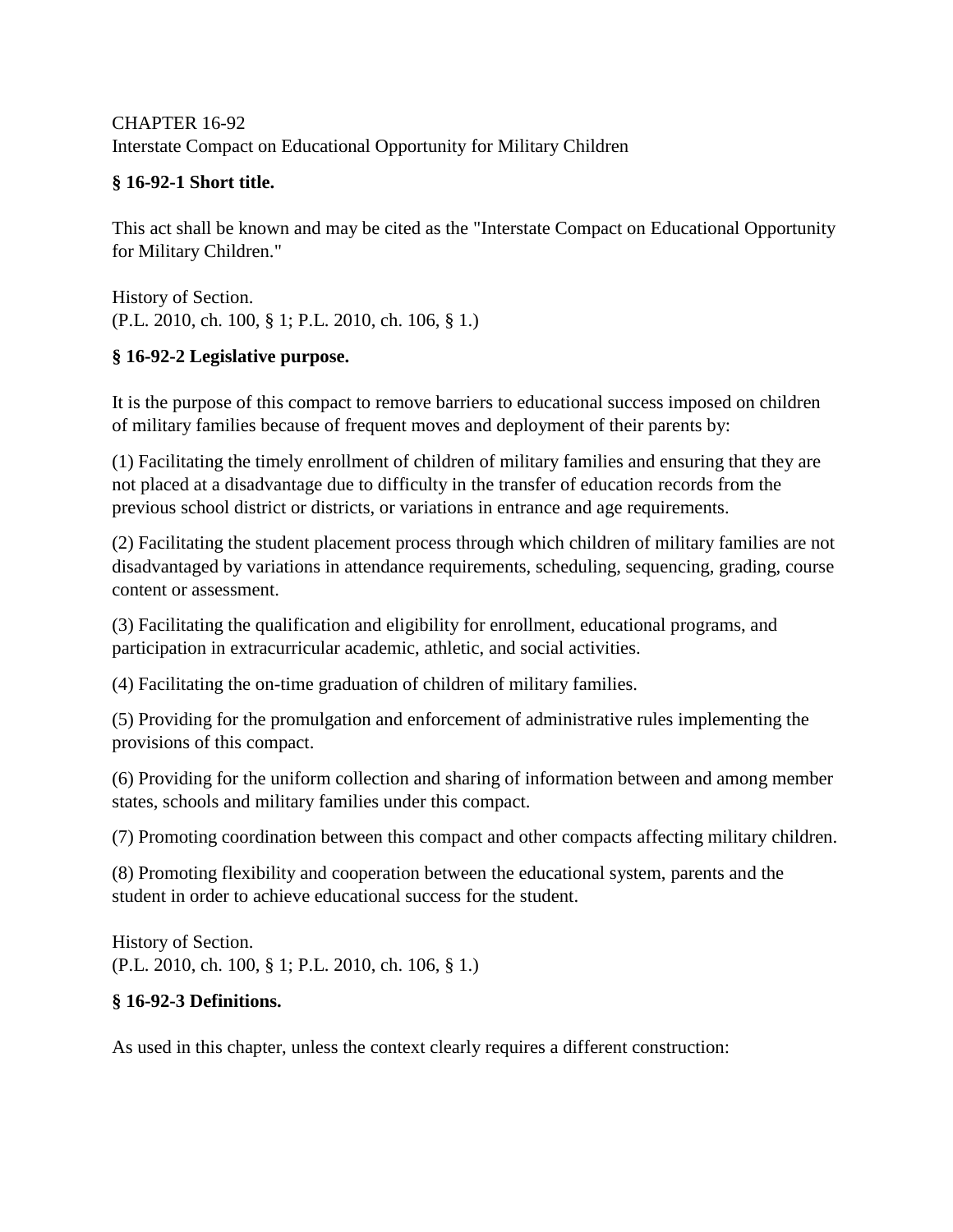(1) "Active duty" means full-time duty status in the active uniformed service of the United States, including members of the National Guard and Reserve on active duty orders pursuant to 10 U.S.C. § 1209 and 1211.

(2) "Children of military families" means a school-aged child or children, enrolled in kindergarten through twelfth grade, in the household of an active duty member.

(3) "Compact commissioner" means the voting representative of each compacting state appointed pursuant to § 16-91-9 of this chapter.

(4) "Deployment" means the period one month prior to the service members' departure from their home station on military orders through six (6) months after return to their home station.

(5) "Education or educational records" means those official records, files, and data directly related to a student and maintained by the school or local education agency, including, but not limited to, records encompassing all the material kept in the student's cumulative folder such as general identifying data, records of attendance and of academic work completed, records of achievement and results of evaluative tests, health data, disciplinary status, test protocols, and individualized education programs.

(6) "Extracurricular activities" means a voluntary activity sponsored by the school or local education agency or an organization sanctioned by the local education agency. Extracurricular activities include, but are not limited to, preparation for and involvement in public performances, contests, athletic competitions, demonstrations, displays, and club activities.

(7) "Interstate Commission on Educational Opportunity for Military Children" means the commission that is created under this chapter, which is generally referred to as interstate commission.

(8) "Local education agency" means a public authority legally constituted by the state as an administrative agency to provide control of and direction for kindergarten through twelfth grade public educational institutions.

(9) "Member state" means a state that has enacted this compact.

(10) "Military installation" means a base, camp, post, station, yard, center, homeport facility for any ship, or other activity under the jurisdiction of the Department of Defense, including any leased facility, which is located within any of the several states, the District of Columbia, the Commonwealth of Puerto Rico, the U.S. Virgin Islands, Guam, American Samoa, the Northern Marianas Islands and any other U.S. Territory. Such term does not include any facility used primarily for civil works, rivers and harbors projects, or flood control projects.

(11) "Non-member state" means a state that has not enacted this compact.

(12) "Receiving state" means the state to which a child of a military family is sent, brought, or caused to be sent or brought.

(13) "Rule" means a written statement by the interstate commission promulgated pursuant to § 16-91-13 of this chapter that is of general applicability, implements, interprets or prescribes a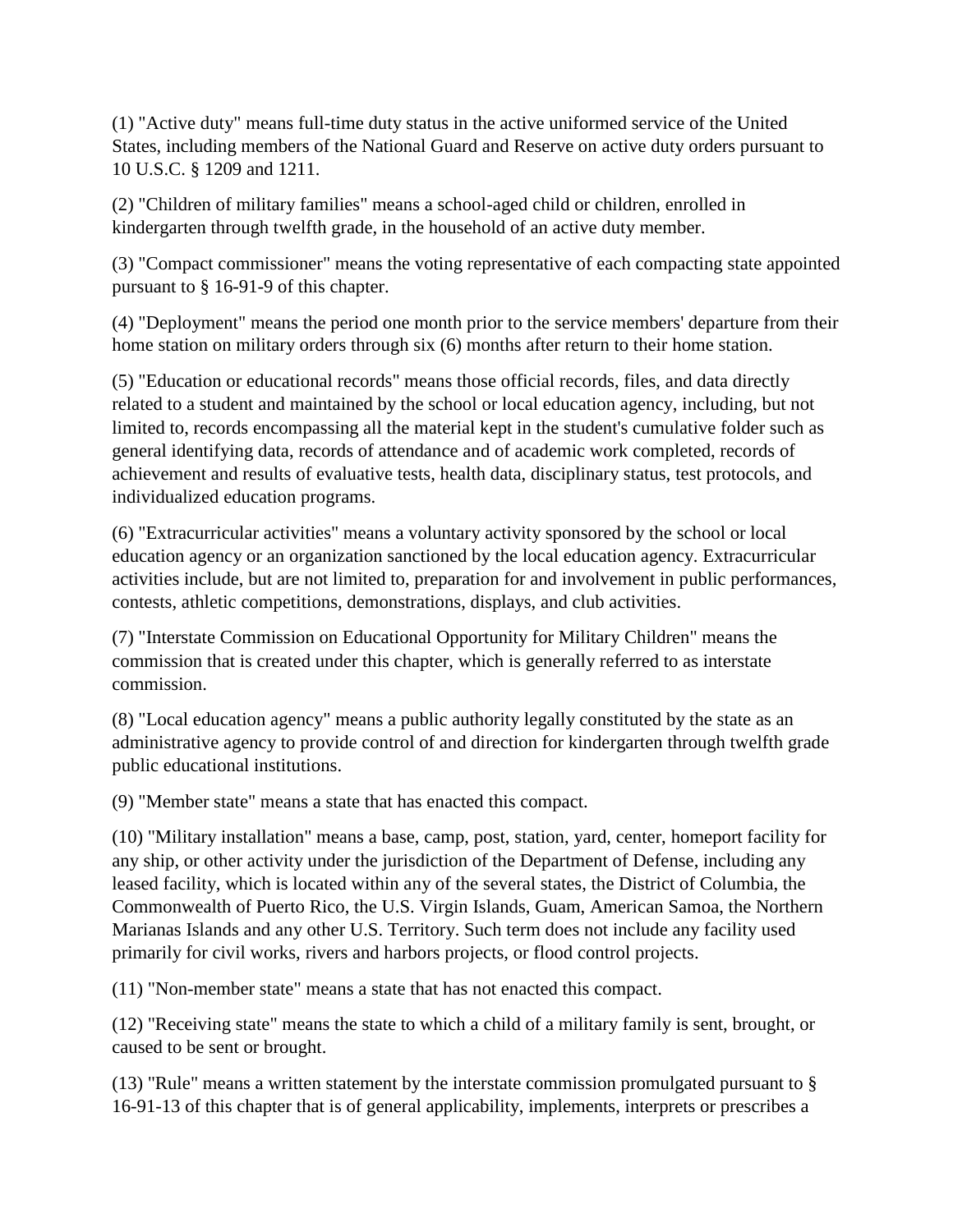policy or provision of the compact, or an organizational, procedural, or practice requirement of the interstate commission, and has the force and effect of statutory law in a member state, and includes the amendment, repeal, or suspension of an existing rule.

(14) "Sending state" means the state from which a child of a military family is sent, brought, or caused to be sent or brought.

(15) "State" means a state of the United States, the District of Columbia, the Commonwealth of Puerto Rico, the U.S. Virgin Islands, Guam, American Samoa, the Northern Marianas Islands and any other U.S. Territory.

(16) "Student" means the child of a military family for whom the local education agency receives public funding and who is formally enrolled in kindergarten through twelfth grade.

(17) "Transition" means: (i) The formal and physical process of transferring from school to school; or (ii) The period of time in which a student moves from one school in the sending state to another school in the receiving state.

(18) "Uniformed service or services" means the Army, Navy, Air Force, Marine Corps, Coast Guard as well as the Commissioned Corps of the National Oceanic and Atmospheric Administration, and Public Health Services.

(19) "Veteran" means a person who served in the uniformed services and who was discharged or released there from under conditions other than dishonorable.

History of Section. (P.L. 2010, ch. 100, § 1; P.L. 2010, ch. 106, § 1.)

## **§ 16-92-4 Applicability.**

(a) Except as otherwise provided in subsection b. of this section, this compact shall apply to the children of:

(1) Active duty members of the uniformed services as defined in this chapter, including members of the National Guard and Reserve on active duty orders pursuant to 10 U.S.C. § 1209 and 1211;

(2) Members or veterans of the uniformed services who are severely injured and medically discharged or retired for a period of one year after medical discharge or retirement; and

(3) Members of the uniformed services who die on active duty or as a result of injuries sustained on active duty for a period of one year after death.

(b) The provisions of this interstate compact shall only apply to local education agencies as defined in this chapter.

(c) The provisions of this chapter shall not apply to the children of:

(1) Inactive members of the national guard and military reserves;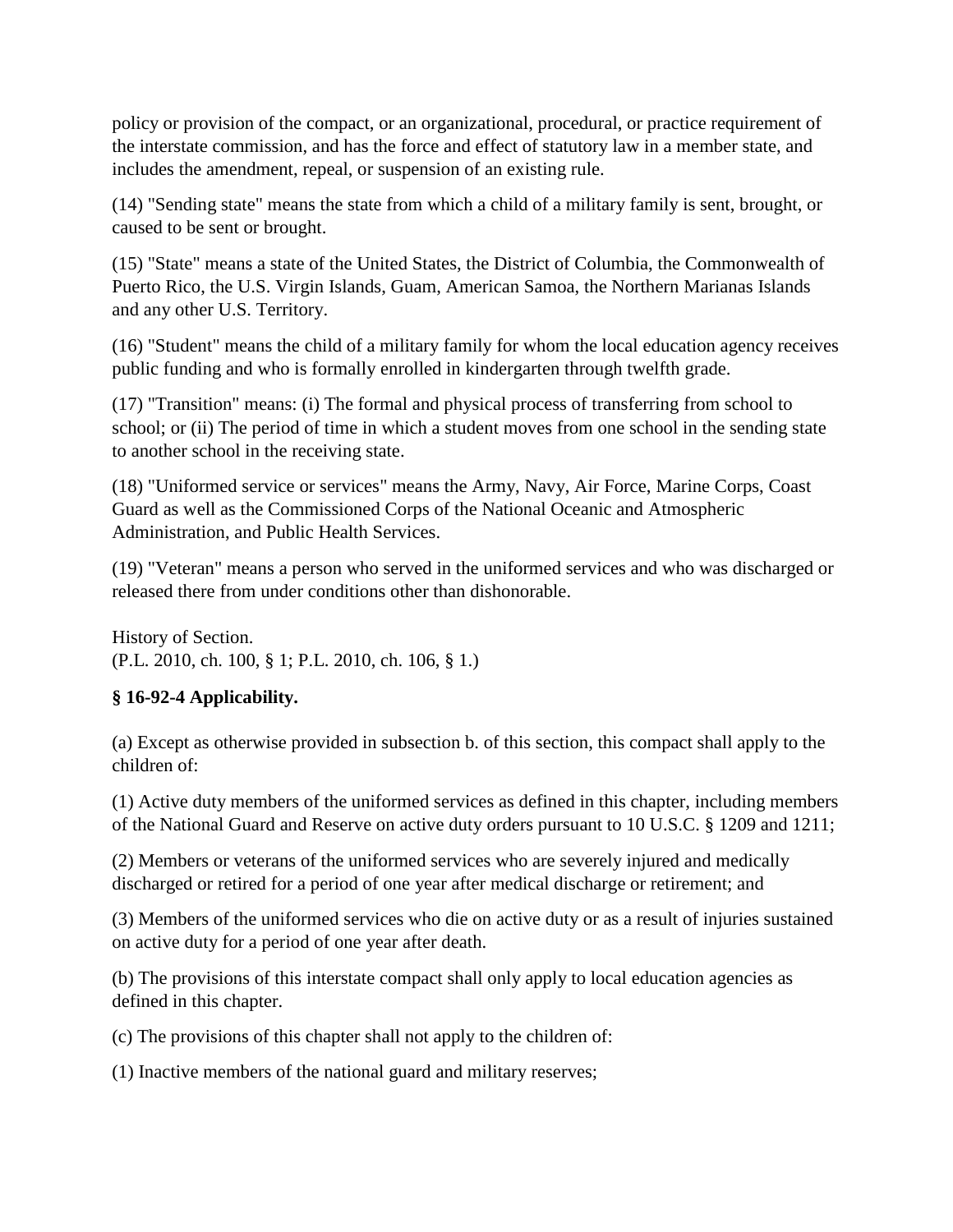(2) Members of the uniformed services now retired, except as provided in subsection (a) of this section;

(3) Veterans of the uniformed services, except as provided in subsection (a) of this section; and

(4) Other U.S. Dept. of Defense personnel and other federal agency civilian and contract employees not defined as active duty members of the uniformed services.

History of Section. (P.L. 2010, ch. 100, § 1; P.L. 2010, ch. 106, § 1.)

## **§ 16-92-5 Educational records and enrollment.**

*(a) Unofficial or "hand-carried" education records.* In the event that official education records cannot be released to the parents for the purpose of transfer, the custodian of the records in the sending state shall prepare and furnish to the parent a complete set of unofficial educational records containing uniform information as determined by the interstate commission. Upon receipt of the unofficial educational records by a school in the receiving state, the school shall enroll and appropriately place the student based on the information provided in the unofficial records pending validation by the official records, as quickly as possible.

*(b) Official education records and transcripts.* Simultaneous with the enrollment and conditional placement of the student, the school in the receiving state shall request the student's official education record from the school in the sending state. Upon receipt of this request, the school in the sending state will process and furnish the official education records to the school in the receiving state within ten (10) days or within such time as is reasonably determined under the rules promulgated by the interstate commission.

*(c) Immunizations.* Compacting states shall give thirty (30) days from the date of enrollment or within such time as is reasonably determined under the rules promulgated by the interstate commission, for students to obtain any immunizations required by the receiving state. For a series of immunizations, initial vaccinations must be obtained within thirty (30) days or within such time as is reasonably determined under the rules promulgated by the interstate commission.

*(d) Kindergarten and first grade entrance age.* Students shall be allowed to continue their enrollment at grade level in the receiving state commensurate with their grade level, including kindergarten, from a local education agency in the sending state at the time of transition, regardless of age. A student that has satisfactorily completed the prerequisite grade level in the local education agency in the sending state shall be eligible for enrollment in the next highest grade level in the receiving state, regardless of age. A student transferring after the start of the school year in the receiving state shall enter the school in the receiving state on their validated level from an accredited school in the sending state.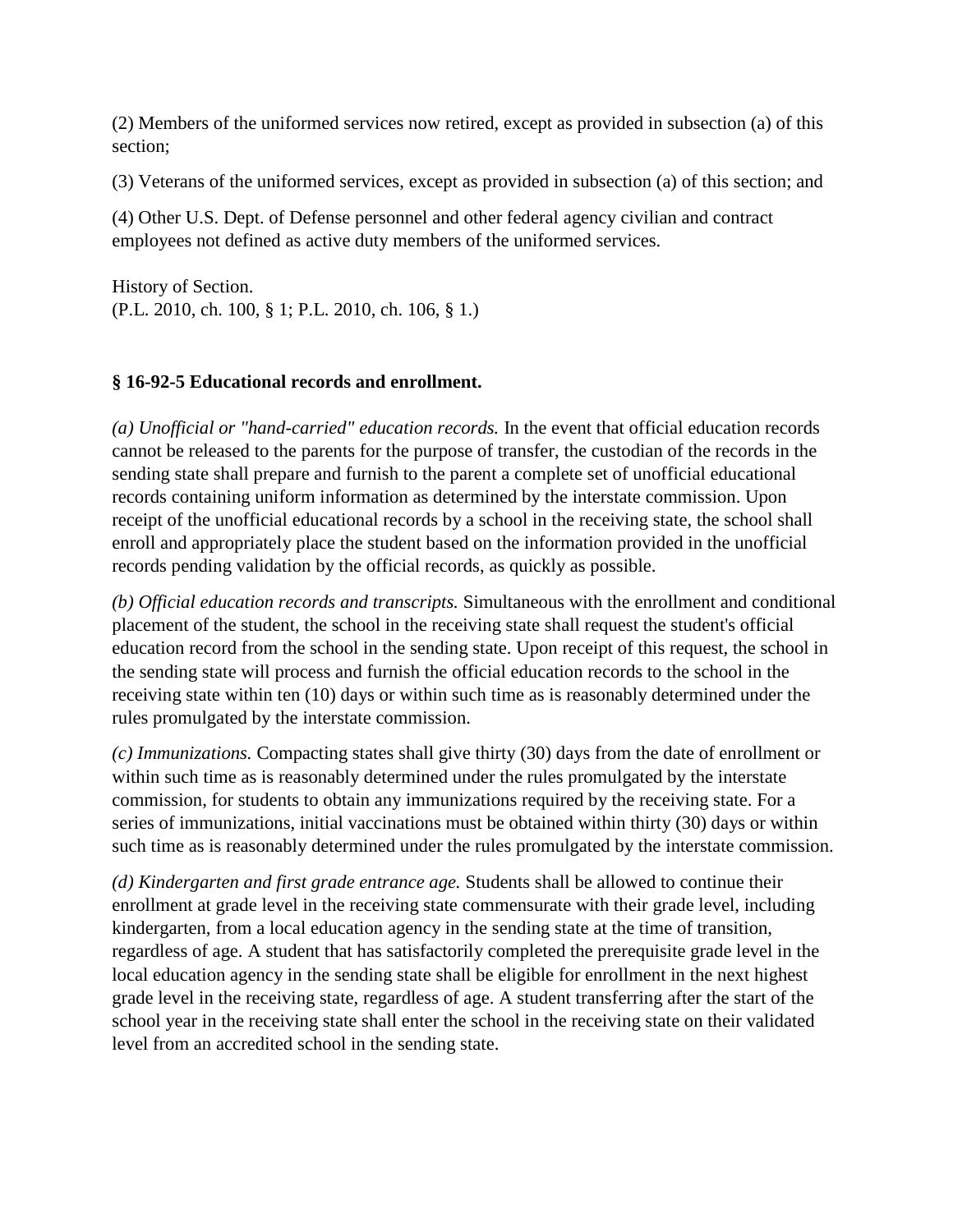## **§ 16-92-6 Placement and attendance.**

*(a) Course placement.* When the student transfers before or during the school year, the receiving state school shall initially honor placement of the student in educational courses based on the student's enrollment in the sending state school, educational assessments conducted at the school in the sending state, or both, if the courses are offered. Course placement includes, but is not limited to, honors, international baccalaureate, advanced placement, vocational, technical and career pathways courses. Continuing the student's academic program from the previous school and promoting placement in academically and career challenging courses should be paramount when considering placement. This does not preclude the school in the receiving state from performing subsequent evaluations to ensure appropriate placement and continued enrollment of the student in the course or courses.

*(b) Educational program placement.* The receiving state school shall initially honor placement of the student in educational programs based on current educational assessments conducted at the school in the sending state or participation or placement in like programs in the sending state. Such programs include, but are not limited to: (1) Gifted and talented programs; and (2) English as a second language (ESL). This does not preclude the school in the receiving state from performing subsequent evaluations to ensure appropriate placement of the student.

*(c) Special education services.* (1) In compliance with the federal requirements of the Individuals with Disabilities Education Act (IDEA), 20 U.S.C.A. § 1400 et seq., the receiving state shall initially provide comparable services to a student with disabilities based on his or her current Individualized Education Program (IEP); and (2) In compliance with the requirements of Section 504 of the Rehabilitation Act, 29 U.S.C.A. § 794, and with Title II of the Americans with Disabilities Act, 42 U.S.C.A. §§ 12131 –12165, the receiving state shall make reasonable accommodations and modifications to address the needs of incoming students with disabilities, subject to an existing 504 or Title II Plan, to provide the student with equal access to education. This does not preclude the school in the receiving state from performing subsequent evaluations to ensure appropriate placement of the student.

*(d) Placement flexibility.* Local education agency administrative officials shall have flexibility in waiving course or program prerequisites, or other preconditions for placement in courses or programs offered under the jurisdiction of the local education agency.

*(e) Absence as related to deployment activities.* A student whose parent or legal guardian is an active duty member of the uniformed services, as defined by the compact, and has been called to duty for, is on leave from, or immediately returned from deployment to a combat zone or combat support posting, shall be granted additional excused absences at the discretion of the local education agency superintendent to visit with his or her parent or legal guardian relative to such leave or deployment of the parent or guardian.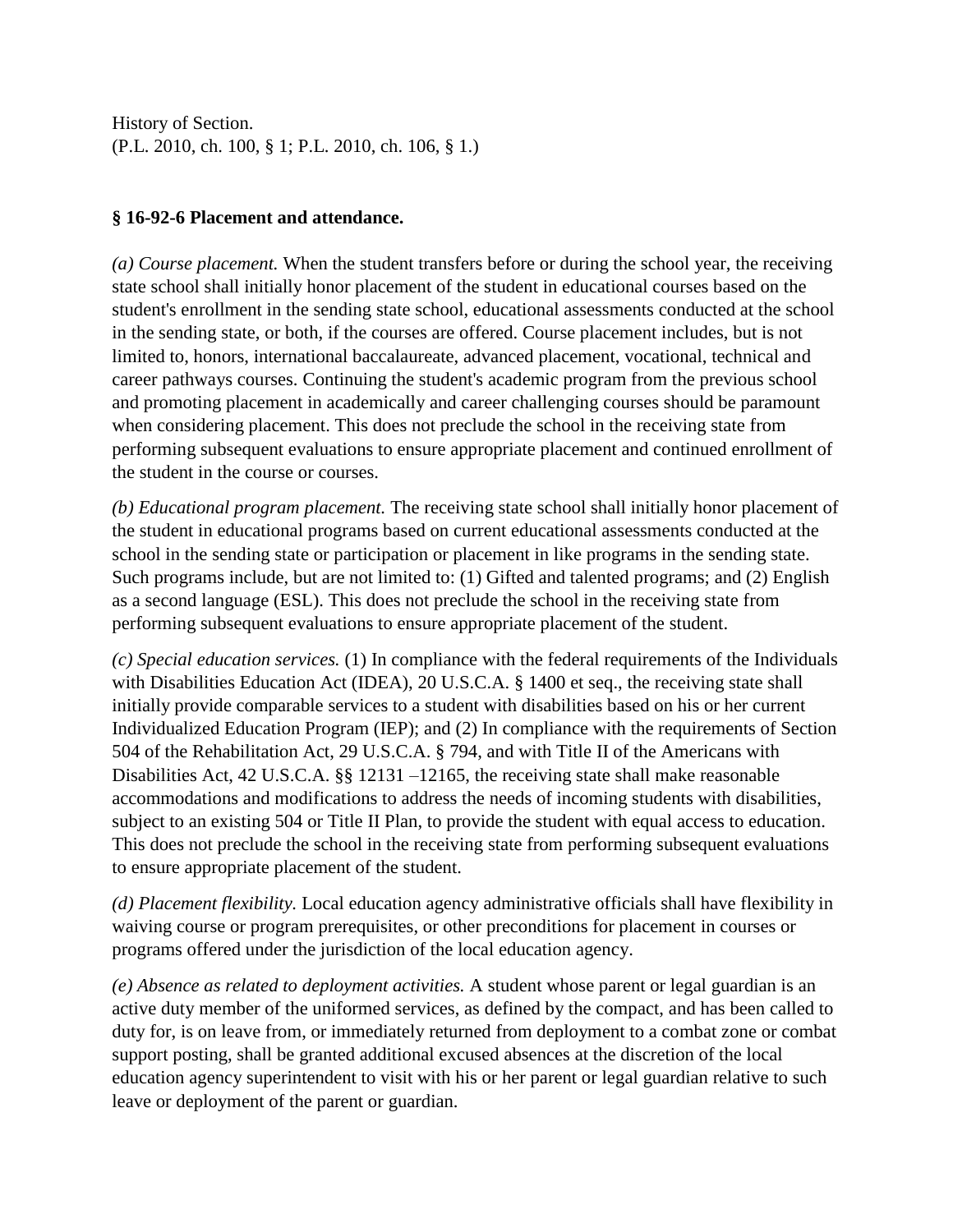# **§ 16-92-7 Eligibility.**

(a) Eligibility for enrollment:

(1) Special power of attorney, relative to the guardianship of a child of a military family and executed under applicable law shall be sufficient for the purposes of enrollment and all other actions requiring parental participation and consent.

(2) A local education agency shall be prohibited from charging local tuition to a transitioning military child placed in the care of a non-custodial parent or other person standing in loco parentis who lives in a jurisdiction other than that of the custodial parent.

(3) A transitioning military child, placed in the care of a non-custodial parent or other person standing in loco parentis who lives in a jurisdiction other than that of the custodial parent, may continue to attend the school in which he or she was enrolled while residing with the custodial parent.

*(b) Eligibility for extracurricular participation.* State and local education agencies shall facilitate the opportunity for transitioning military children's inclusion in extracurricular activities, regardless of application deadlines, to the extent they are otherwise qualified.

History of Section. (P.L. 2010, ch. 100, § 1; P.L. 2010, ch. 106, § 1.)

# **§ 16-92-8 Graduation.**

In order to facilitate the on-time graduation of children of military families states and local education agencies shall incorporate the following procedures:

*(1) Waiver requirements.* Local education agency administrative officials shall waive specific courses required for graduation if similar course work has been satisfactorily completed in another local education agency or shall provide reasonable justification for denial. Should a waiver not be granted to a student who would qualify to graduate from the sending school, the local education agency shall provide an alternative means of acquiring required coursework so that graduation may occur on time.

*(2) Exit exams.* States shall accept: (i) exit or end-of-course exams required for graduation from the sending state; or (ii) national norm-referenced achievement tests; or (iii) alternative testing, in lieu of testing requirements for graduation in the receiving state. In the event the above alternatives cannot be accommodated by the receiving state for a student transferring in his or her senior year, then the provisions of subdivision (3) of this section shall apply.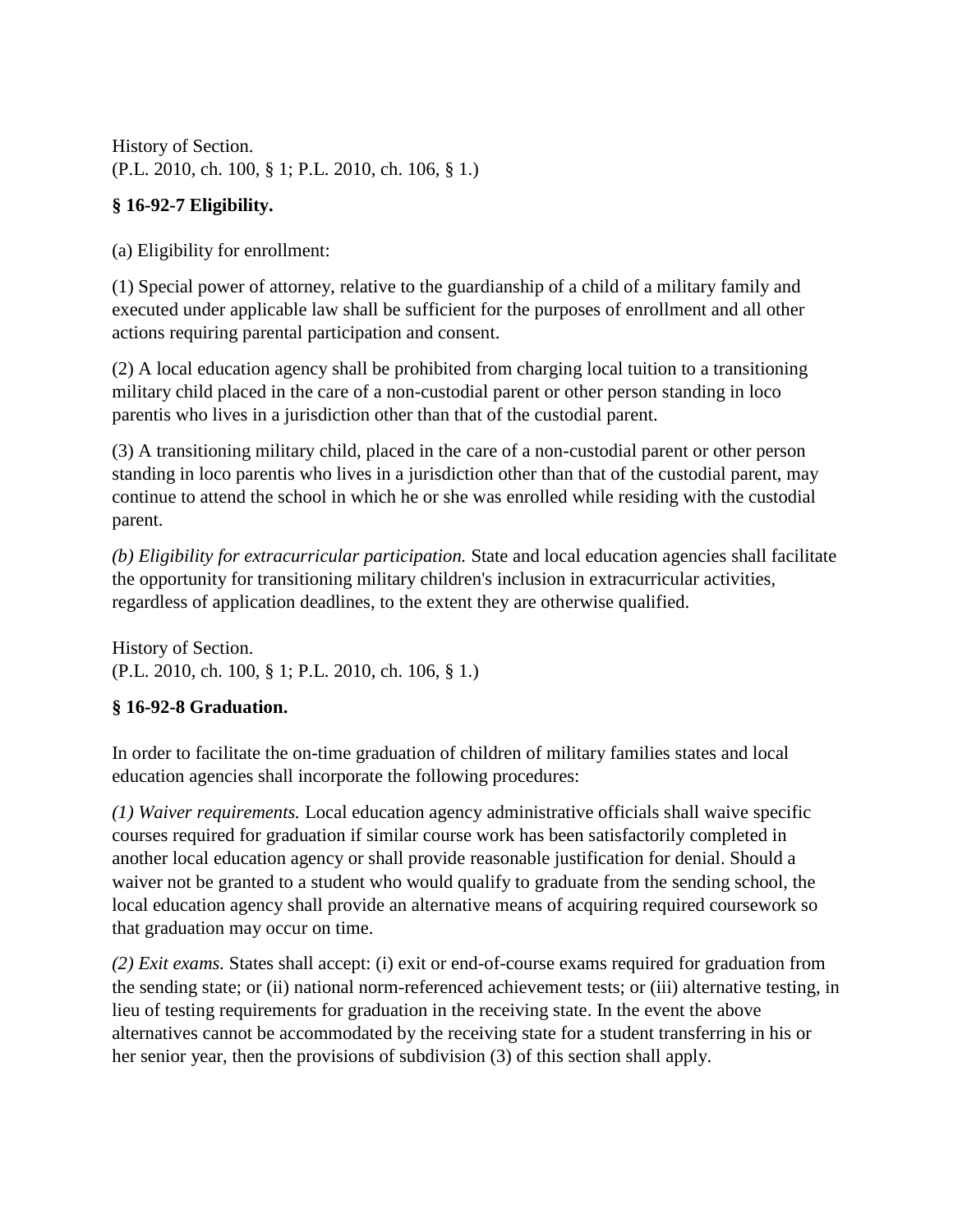*(3) Transfers during senior year.* Should a military student transferring at the beginning or during his or her senior year be ineligible to graduate from the receiving local education agency after all alternatives have been considered, the sending and receiving local education agencies shall ensure the receipt of a diploma from the sending local education agency, if the student meets the graduation requirements of the sending local education agency. In the event that one of the states in question is not a member of this compact, the member state shall use best efforts to facilitate the on-time graduation of the student in accordance with subdivisions (1) and (2) of this section.

History of Section. (P.L. 2010, ch. 100, § 1; P.L. 2010, ch. 106, § 1.)

## **§ 16-92-9 State coordination.**

(a) Each member state shall, through the creation of a state council or use of an existing body or board, provide for the coordination among its agencies of government, local education agencies and military installations concerning the state's participation in, and compliance with, this compact and interstate commission activities. While each member state may determine the membership of its own state council, its membership must include at least: the state superintendent of education, superintendent of a school district with a high concentration of military children, representative from a military installation, one representative each from the legislative and executive branches of government, and other offices and stakeholder groups the state council deems appropriate. A member state that does not have a school district deemed to contain a high concentration of military children may appoint a superintendent from another school district to represent local education agencies on the state council.

(b) The state council of each member state shall appoint or designate a military family education liaison to assist military families and the state in facilitating the implementation of this compact.

(c) The compact commissioner responsible for the administration and management of the state's participation in the compact shall be appointed by the governor or as otherwise determined by each member state.

(d) The compact commissioner and the military family education liaison designated herein shall be ex-officio members of the state council, unless either is already a full voting member of the state council.

History of Section. (P.L. 2010, ch. 100, § 1; P.L. 2010, ch. 106, § 1.)

#### **§ 16-92-10 Interstate commission on educational opportunity for military children.**

The member states hereby create the "Interstate Commission on Educational Opportunity for Military Children." The activities of the interstate commission are the formation of public policy and are a discretionary state function. The interstate commission shall: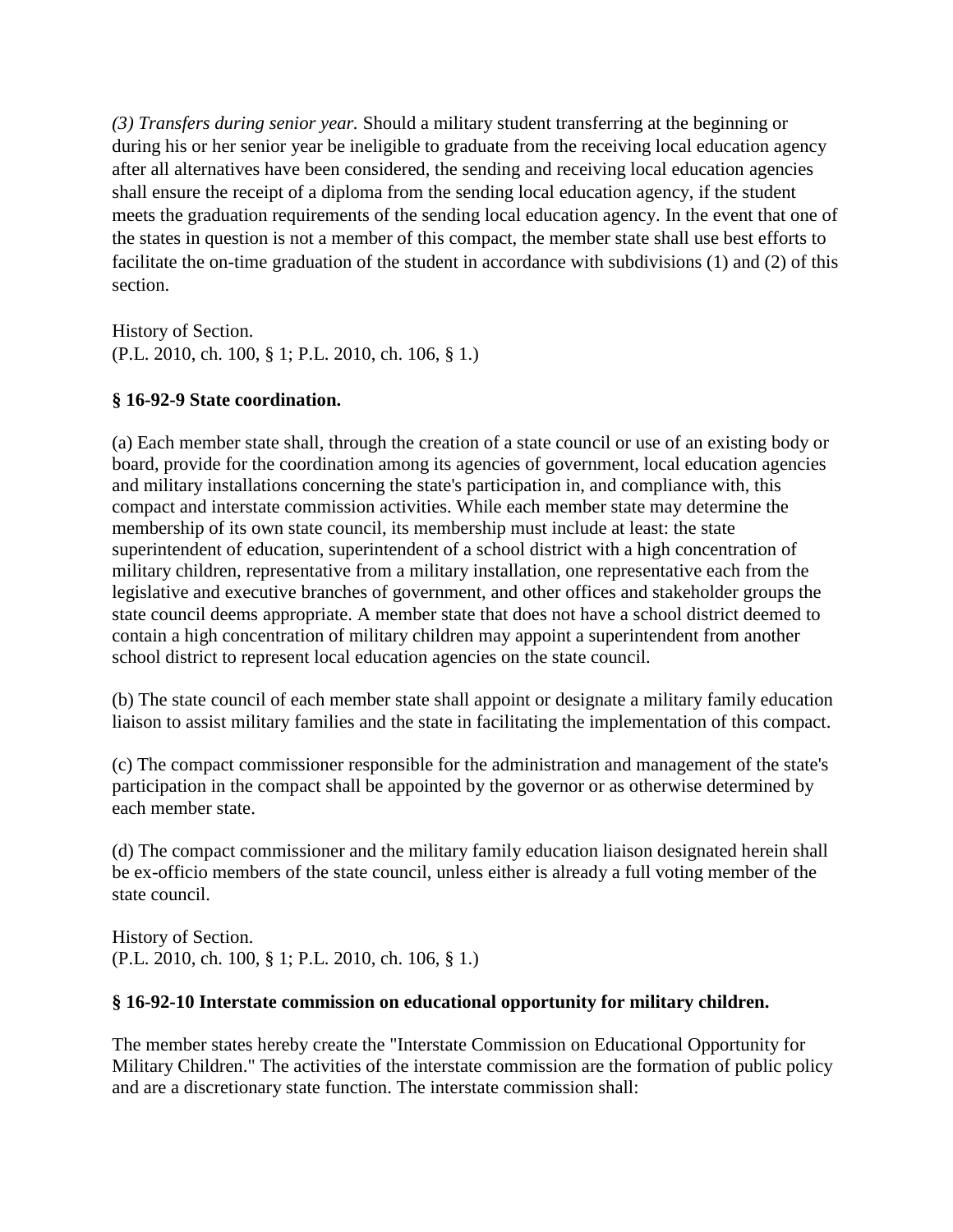(1) Be a body corporate and joint agency of the member states and shall have all the responsibilities, powers and duties set forth herein, and such additional powers as may be conferred upon it by a subsequent concurrent action of the respective legislatures of the member states in accordance with the terms of this compact.

(2) Consist of one interstate commission voting representative from each member state who shall be that state's compact commissioner:

(i) Each member state represented at a meeting of the interstate commission is entitled to one vote;

(ii) A majority of the total member states shall constitute a quorum for the transaction of business, unless a larger quorum is required by the bylaws of the interstate commission;

(iii) A representative shall not delegate a vote to another member state. In the event the compact commissioner is unable to attend a meeting of the interstate commission, the governor or state council may delegate voting authority to another person from their state for a specified meeting;

(iv) The bylaws may provide for meetings of the interstate commission to be conducted by telecommunication or electronic communication, which shall:

(3) Consist of ex-officio, non-voting representatives who are members of interested organizations. Such ex-officio members, as defined in the bylaws, may include, but not be limited to, members of the representative organizations of military family advocates, local education agency officials, parent and teacher groups, the U.S. Department of Defense, the Education Commission of the States, the Interstate Agreement on the Qualification of Educational Personnel and other interstate compacts affecting the education of children of military members.

(4) Meet at least once each calendar year. The chairperson may call additional meetings and, upon the request of a simple majority of the member states, shall call additional meetings.

(5) Establish an executive committee, whose members shall include the officers of the interstate commission and such other members of the interstate commission as determined by the bylaws. Members of the executive committee shall serve a one year term. Members of the executive committee shall be entitled to one vote each. The executive committee shall have the power to act on behalf of the interstate commission, with the exception of rulemaking, during periods when the interstate commission is not in session. The executive committee shall oversee the dayto-day activities of the administration of the compact including enforcement and compliance with the provisions of the compact, its bylaws and rules, and other such duties as deemed necessary. The U.S. Dept. of Defense, shall serve as an ex-officio, nonvoting member of the executive committee.

(6) Establish bylaws and rules that provide for conditions and procedures under which the interstate commission shall make its information and official records available to the public for inspection or copying. The interstate commission may exempt from disclosure information or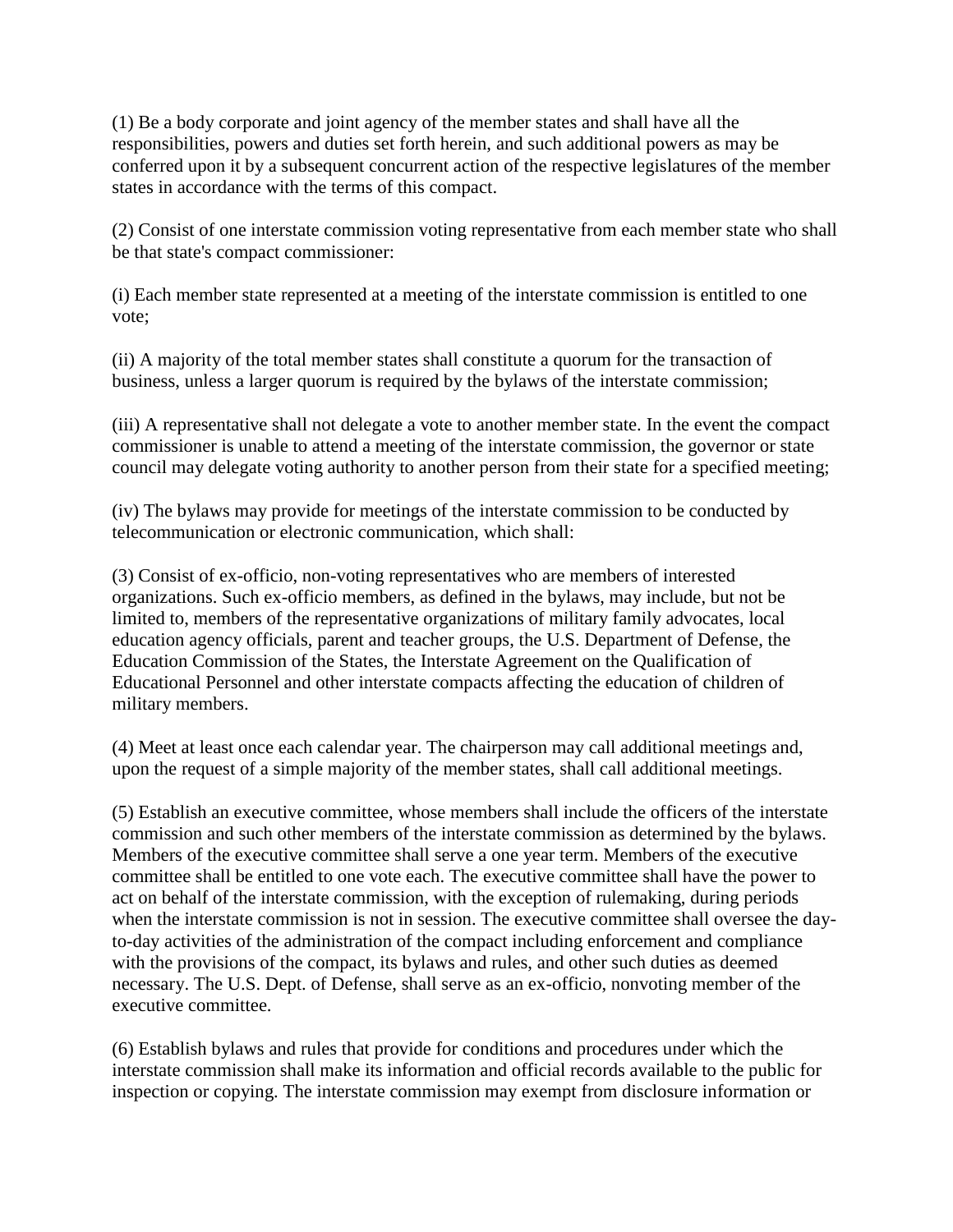official records to the extent they would adversely affect personal privacy rights or proprietary interests.

(7) Give public notice of all meetings and all meetings shall be open to the public, except as set forth in the rules or as otherwise provided in the compact. The interstate commission and its committees may close a meeting, or portion thereof, where it determines by two-thirds (2/3) vote that an open meeting would be likely to:

(i) Relate solely to the interstate commission's internal personnel practices and procedures;

(ii) Disclose matters specifically exempted from disclosure by federal and state statute;

(iii) Disclose trade secrets or commercial or financial information which is privileged or confidential;

(iv) Involve accusing a person of a crime, or formally censuring a person;

(v) Disclose information of a personal nature where disclosure would constitute a clearly unwarranted invasion of personal privacy;

(vi) Disclose investigative records compiled for law enforcement purposes; or

(vii) Specifically relate to the interstate commission's participation in a civil action or other legal proceeding.

(8) Cause its legal counsel or designee to certify that a meeting may be closed and shall reference each relevant exemptible provision for any meeting, or portion of a meeting, which is closed pursuant to this provision. The interstate commission shall keep minutes which shall fully and clearly describe all matters discussed in a meeting and shall provide a full and accurate summary of actions taken, and the reasons therefore, including a description of the views expressed and the record of a roll call vote. All documents considered in connection with an action shall be identified in such minutes. All minutes and documents of a closed meeting shall remain under seal, subject to release by a majority vote of the interstate commission.

(9) Collect standardized data concerning the educational transition of the children of military families under this compact as directed through its rules which shall specify the data to be collected, the means of collection and data exchange and reporting requirements. Such methods of data collection, exchange and reporting shall, in so far as is reasonably possible, conform to current technology and coordinate its information functions with the appropriate custodian of records as identified in the bylaws and rules.

(10) Create a process that permits military officials, education officials and parents to inform the interstate commission if and when there are alleged violations of the compact or its rules or when issues subject to the jurisdiction of the compact or its rules are not addressed by the state or local education agency. This section shall not be construed to create a private right of action against the interstate commission or any member state.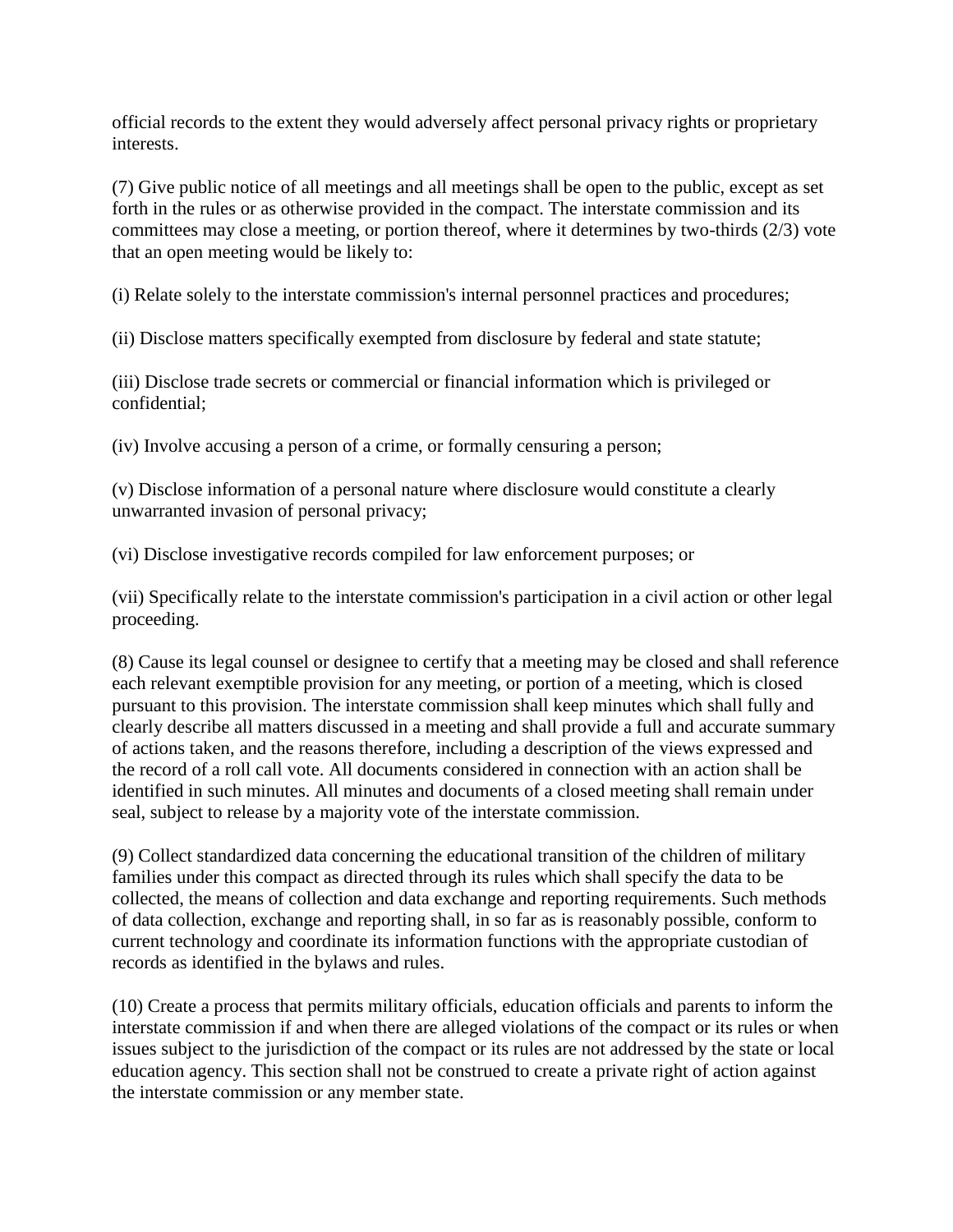## **§ 16-92-11 Powers and duties of the interstate commission.**

The interstate commission shall have the following powers:

(1) To provide for dispute resolution among member states.

(2) To promulgate rules and take all necessary actions to effect the goals, purposes and obligations as enumerated in this compact. The rules shall have the force and effect of statutory law and shall be binding in the compact states to the extent and in the manner provided in this compact.

(3) To issue, upon request of a member state, advisory opinions concerning the meaning or interpretation of the interstate compact, its bylaws, rules and actions.

(4) To enforce compliance with the compact provisions, the rules promulgated by the interstate commission, and the bylaws, using all necessary and proper means, including, but not limited to, the use of judicial process.

(5) To establish and maintain offices which shall be located within one or more of the member states.

(6) To purchase and maintain insurance and bonds.

(7) To borrow, accept, hire or contract for services of personnel.

(8) To establish and appoint committees including, but not limited to, an executive committee as required by subdivision 16-91-10(5), which shall have the power to act on behalf of the interstate commission in carrying out its powers and duties hereunder.

(9) To elect or appoint such officers, attorneys, employees, agents, or consultants, and to fix their compensation, define their duties and determine their qualifications; and to establish the interstate commission's personnel policies and programs relating to conflicts of interest, rates of compensation, and qualifications of personnel.

(10) To accept any and all donations and grants of money, equipment, supplies, materials, and services, and to receive, utilize, and dispose of it.

(11) To lease, purchase, accept contributions or donations of, or otherwise to own, hold, improve or use any property, real, personal, or mixed.

(12) To sell, convey, mortgage, pledge, lease, exchange, abandon, or otherwise dispose of any property, real, personal or mixed.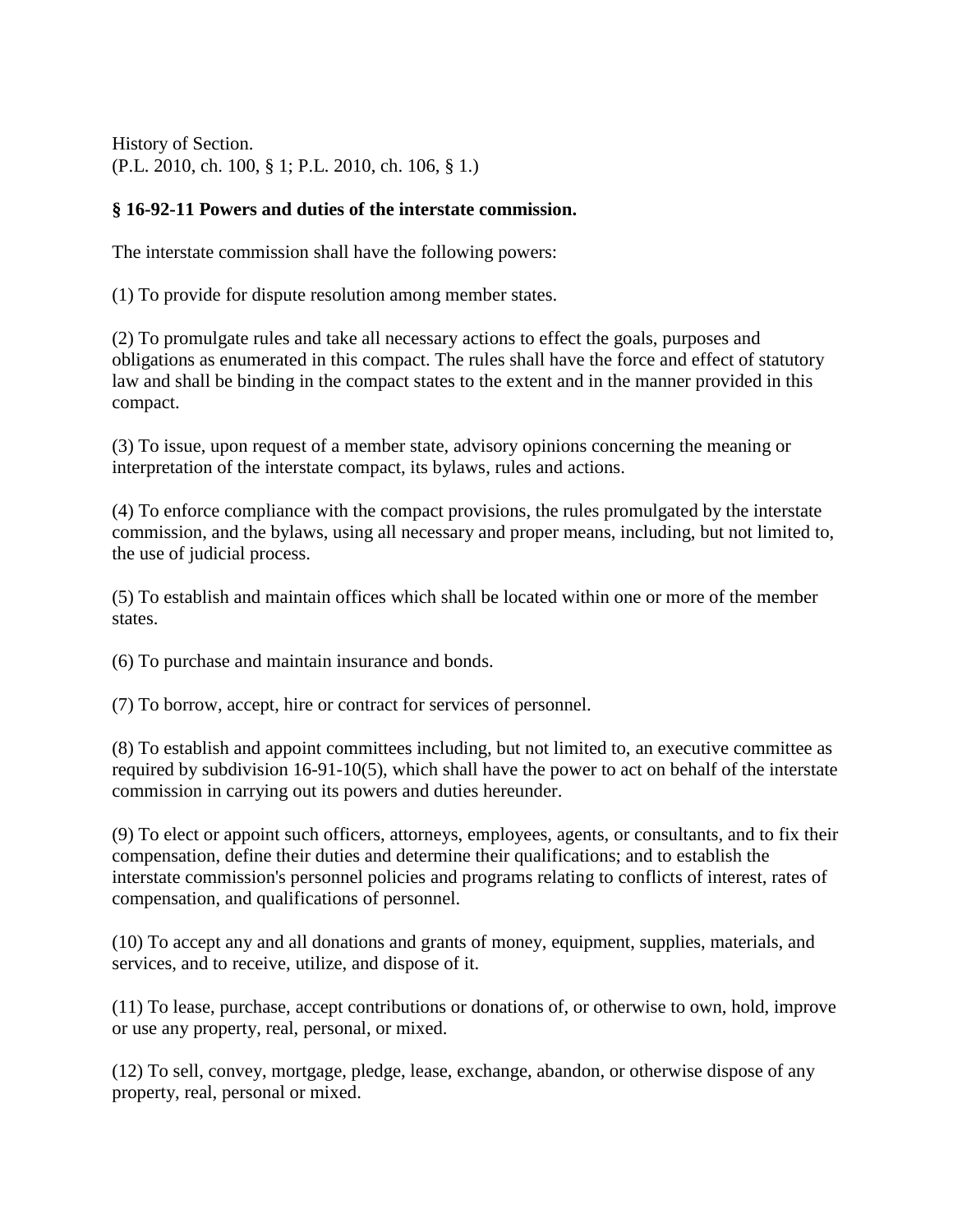(13) To establish a budget and make expenditures.

(14) To adopt a seal and bylaws governing the management and operation of the interstate commission.

(15) To report annually to the legislatures, governors, judiciary, and state councils of the member states concerning the activities of the interstate commission during the preceding year. Such reports shall also include any recommendations that may have been adopted by the interstate commission.

(16) To coordinate education, training and public awareness regarding the compact, its implementation and operation for officials and parents involved in such activity.

(17) To establish uniform standards for the reporting, collecting and exchanging of data.

(18) To maintain corporate books and records in accordance with the bylaws.

(19) To perform such functions as may be necessary or appropriate to achieve the purposes of this compact.

(20) To provide for the uniform collection and sharing of information between and among member states, schools and military families under this compact.

History of Section. (P.L. 2010, ch. 100, § 1; P.L. 2010, ch. 106, § 1.)

#### **§ 16-92-12 Organization and operation of the interstate commission.**

(a) The interstate commission shall, by a majority of the members present and voting, within twelve (12) months after the first interstate commission meeting, adopt bylaws to govern its conduct as may be necessary or appropriate to carry out the purposes of the compact, including, but not limited to:

(1) Establishing the fiscal year of the interstate commission;

(2) Establishing an executive committee, and such other committees as may be necessary;

(3) Providing for the establishment of committees and for governing any general or specific delegation of authority or function of the interstate commission;

(4) Providing reasonable procedures for calling and conducting meetings of the interstate commission, and ensuring reasonable notice of each such meeting;

(5) Establishing the titles and responsibilities of the officers and staff of the interstate commission;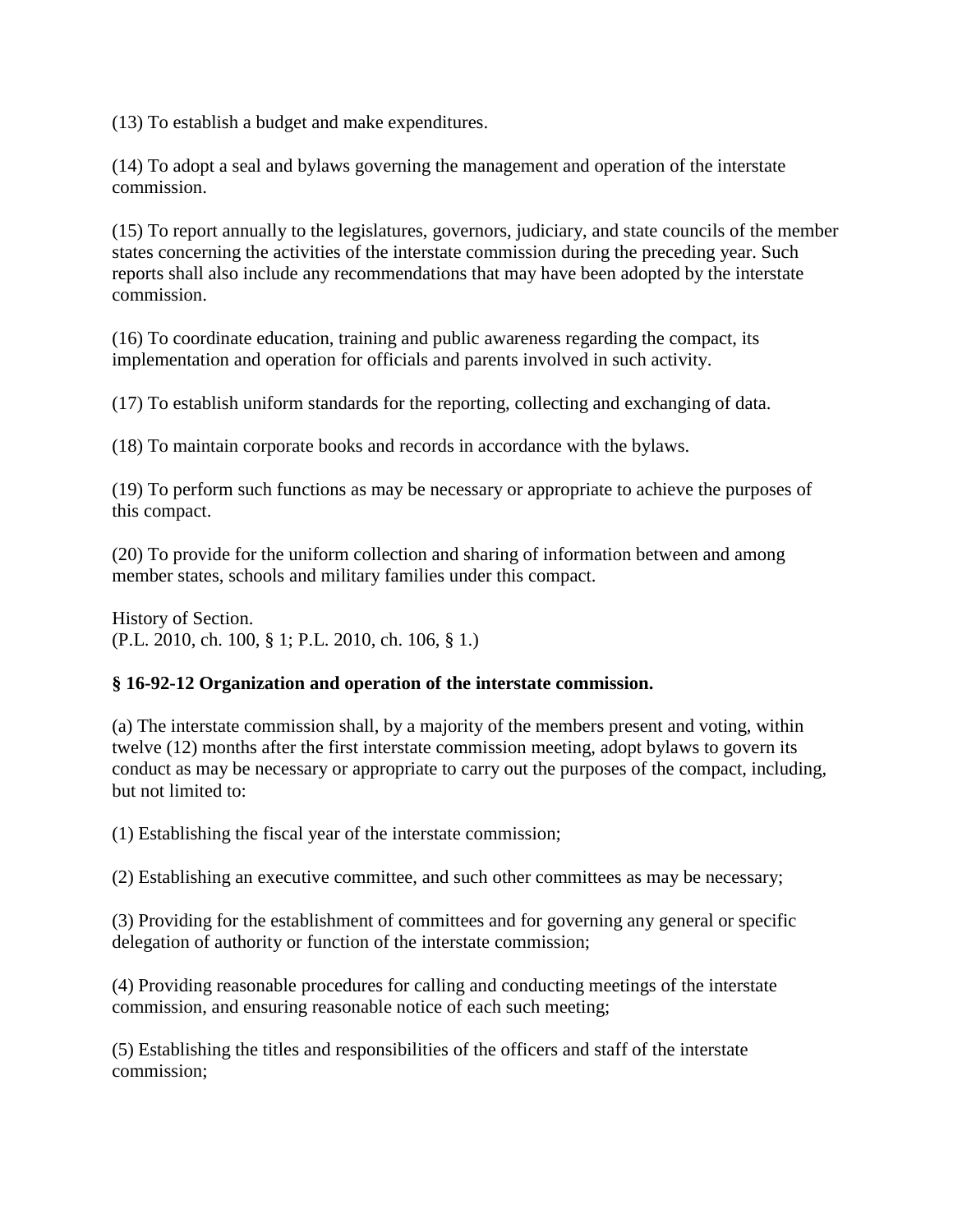(6) Providing a mechanism for concluding the operations of the interstate commission and the return of surplus funds that may exist upon the termination of the compact after the payment and reserving of all of its debts and obligations;

(7) Providing "start up" rules for initial administration of the compact.

(b) The interstate commission shall, by a majority of the members, elect annually from among its members a chairperson, a vice-chairperson, and a treasurer, each of whom shall have such authority and duties as may be specified in the bylaws. The chairperson or, in the chairperson's absence or disability, the vice-chairperson, shall preside at all meetings of the interstate commission. The officers so elected shall serve without compensation or remuneration from the interstate commission; provided that, subject to the availability of budgeted funds, the officers shall be reimbursed for ordinary and necessary costs and expenses incurred by them in the performance of their responsibilities as officers of the interstate commission.

(c) Executive committee, officers and personnel:

(1) The executive committee shall have such authority and duties as may be set forth in the bylaws, including but not limited to:

(i) Managing the affairs of the interstate commission in a manner consistent with the bylaws and purposes of the interstate commission;

(ii) Overseeing an organizational structure within, and appropriate procedures for the interstate commission to provide for the creation of rules, operating procedures, and administrative and technical support functions; and

(iii) Planning, implementing, and coordinating communications and activities with other state, federal and local government organizations in order to advance the goals of the interstate commission.

(2) The executive committee may, subject to the approval of the interstate commission, appoint or retain an executive director for such period, upon such terms and conditions and for such compensation, as the interstate commission may deem appropriate. The executive director shall serve as secretary to the interstate commission, but shall not be a member of the interstate commission. The executive director shall hire and supervise such other persons as may be authorized by the interstate commission.

(d) The interstate commission's executive director and its employees shall be immune from suit and liability, either personally or in their official capacity, for a claim for damage to or loss of property or personal injury or other civil liability caused or arising out of or relating to an actual or alleged act, error, or omission that occurred, or that such person had a reasonable basis for believing occurred, within the scope of interstate commission employment, duties, or responsibilities; provided, that such person shall not be protected from suit or liability for damage, loss, injury, or liability caused by the intentional or willful and wanton misconduct of such person.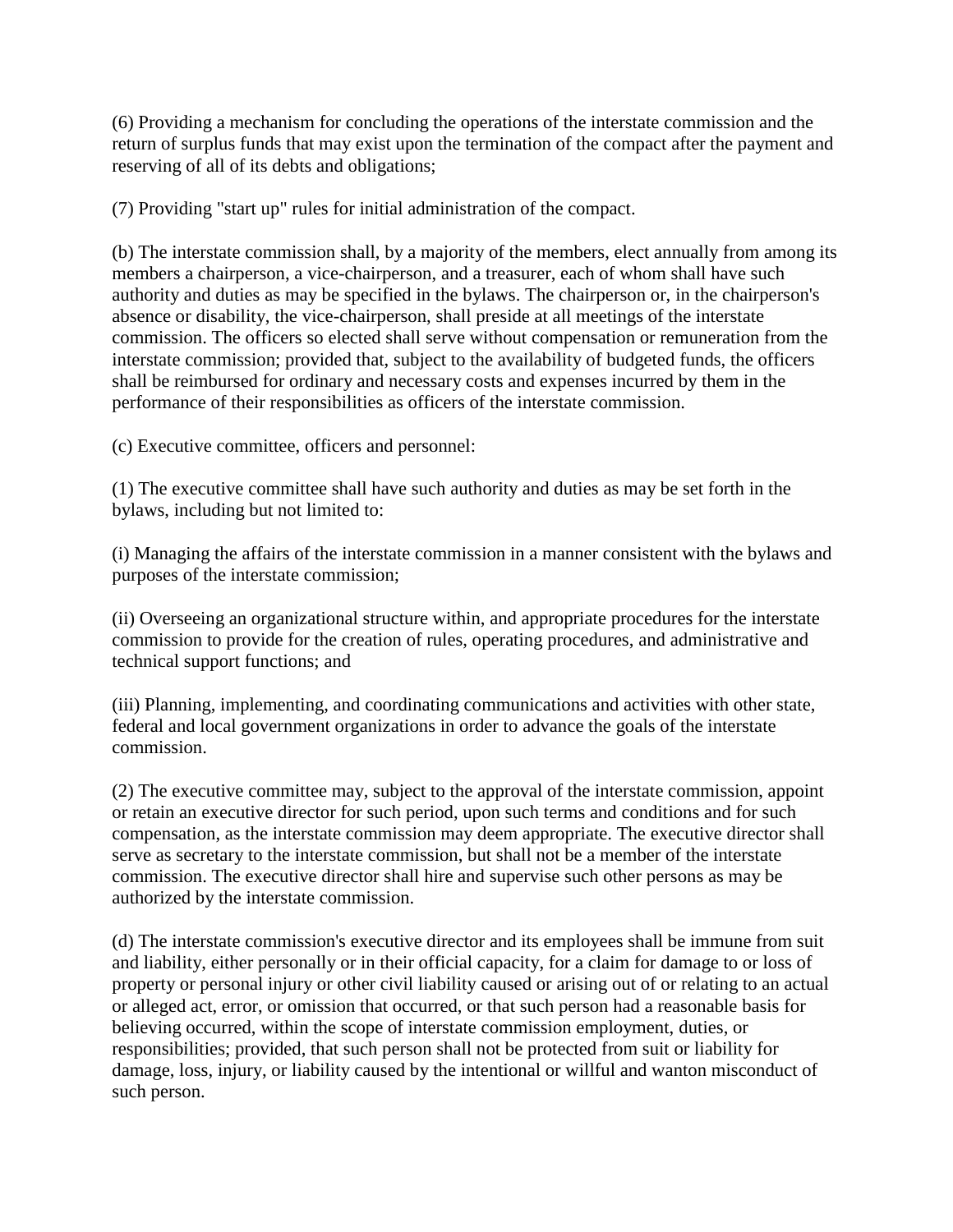(1) The liability of the interstate commission's executive director and employees or interstate commission representatives, acting within the scope of such person's employment or duties for acts, errors, or omissions occurring within such person's state may not exceed the limits of liability set forth under the constitution and laws of that state for state officials, employees, and agents. The interstate commission is considered to be an instrumentality of the states for the purposes of any such action. Nothing in this subsection shall be construed to protect such person from suit or liability for damage, loss, injury, or liability caused by the intentional or willful and wanton misconduct of such person.

(2) The interstate commission shall defend the executive director and its employees and, subject to the approval of the attorney general or other appropriate legal counsel of the member state represented by an interstate commission representative, shall defend such interstate commission representative in any civil action seeking to impose liability arising out of an actual or alleged act, error or omission that occurred within the scope of interstate commission employment, duties or responsibilities, or that the defendant had a reasonable basis for believing occurred within the scope of interstate commission employment, duties, or responsibilities, provided that the actual or alleged act, error, or omission did not result from intentional or willful and wanton misconduct on the part of such person.

(3) To the extent not covered by the state involved, member state, or the interstate commission, the representatives or employees of the interstate commission shall be held harmless in the amount of a settlement or judgment, including attorney's fees and costs, obtained against such persons arising out of an actual or alleged act, error, or omission that occurred within the scope of interstate commission employment, duties, or responsibilities, or that such persons had a reasonable basis for believing occurred within the scope of interstate commission employment, duties, or responsibilities, provided that the actual or alleged act, error, or omission did not result from intentional or willful and wanton misconduct on the part of such persons.

History of Section. (P.L. 2010, ch. 100, § 1; P.L. 2010, ch. 106, § 1.)

#### **§ 16-92-13 Rulemaking functions of the interstate commission.**

*(a) Rulemaking authority.* The interstate commission shall promulgate reasonable rules in order to effectively and efficiently achieve the purposes of this compact. Notwithstanding the foregoing, in the event the interstate commission exercises its rulemaking authority in a manner that is beyond the scope of the purposes of this act, or the powers granted hereunder, then such an action by the interstate commission shall be invalid and have no force or effect.

*(b) Rulemaking procedure.* Rules shall be made pursuant to a rulemaking process that substantially conforms to the "Model State Administrative Procedure Act," of 1981 Act, Uniform Laws Annotated, Vol. 15, p.1 (2000) as amended, as may be appropriate to the operations of the interstate commission.

(c) Not later than thirty (30) days after a rule is promulgated, any person may file a petition for judicial review of the rule; provided, that the filing of such a petition shall not stay or otherwise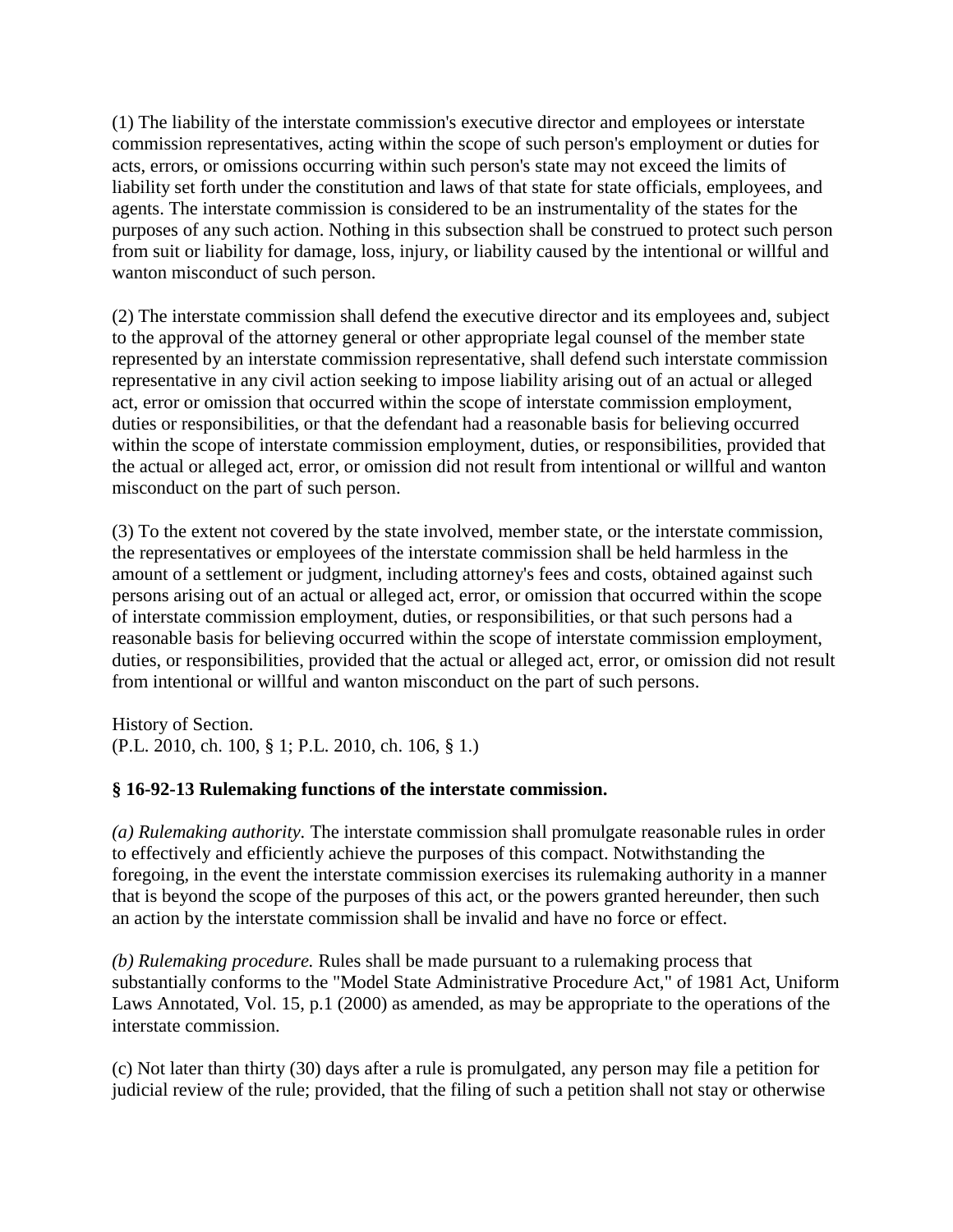prevent the rule from becoming effective unless the court finds that the petitioner has a substantial likelihood of success. The court shall give deference to the actions of the interstate commission consistent with applicable law and shall not find the rule to be unlawful if the rule represents a reasonable exercise of the interstate commission authority.

(d) If a majority of the legislatures of the compacting states rejects a rule by enactment of a statute or resolution in the same manner used to adopt the compact, then such rule shall have no further force and effect in any compacting state.

History of Section. (P.L. 2010, ch. 100, § 1; P.L. 2010, ch. 106, § 1.)

## **§ 16-92-14 Oversight, enforcement and dispute resolution.**

(a) Oversight.

(1) The executive, legislative and judicial branches of state government in each member state shall enforce this compact and shall take all actions necessary and appropriate to effectuate the compact's purposes and intent. The provisions of this compact and the rules promulgated hereunder shall have standing as statutory law.

(2) All courts shall take judicial notice of the compact and the rules in any judicial or administrative proceeding in a member state pertaining to the subject matter of this compact which may affect the powers, responsibilities or actions of the interstate commission.

(3) The interstate commission shall be entitled to receive all service of process in any such proceeding, and shall have standing to intervene in the proceeding for all purposes. Failure to provide service of process to the interstate commission shall render a judgment or order void as to the interstate commission, this compact or promulgated rules.

*(b) Default, technical assistance, suspension and termination.* If the interstate commission determines that a member state has defaulted in the performance of its obligations or responsibilities under this compact, or the bylaws or promulgated rules, the interstate commission shall:

(1) Provide written notice to the defaulting state and other member states, of the nature of the default, the means of curing the default and any action taken by the interstate commission. The interstate commission shall specify the conditions by which the defaulting state must cure its default.

(2) Provide remedial training and specific technical assistance regarding the default.

(3) If the defaulting state fails to cure the default, the defaulting state shall be terminated from the compact upon an affirmative vote of a majority of the member states and all rights, privileges and benefits conferred by this compact shall be terminated from the effective date of termination.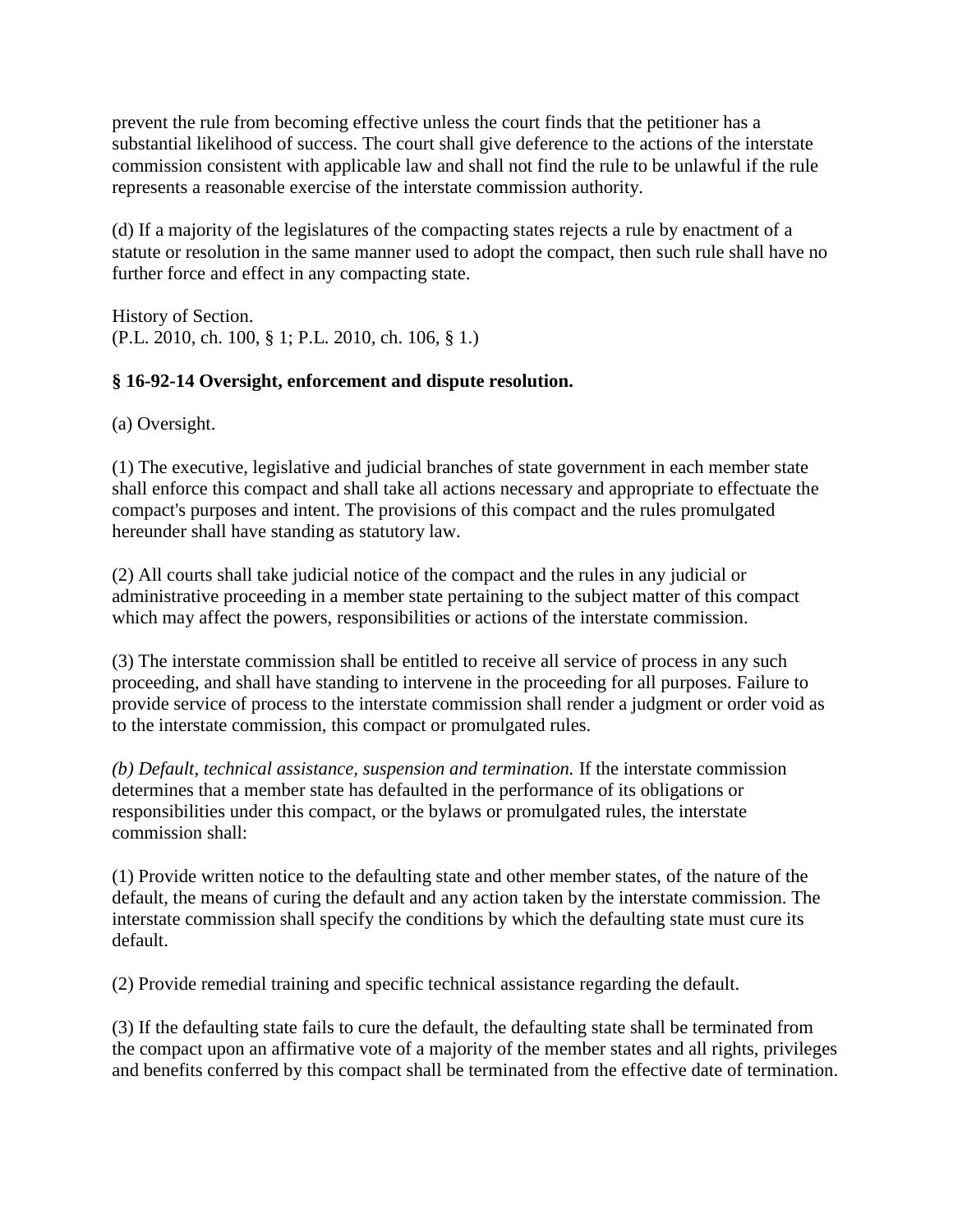A cure of the default does not relieve the offending state of obligations or liabilities incurred during the period of the default.

(4) Suspension or termination of membership in the compact shall be imposed only after all other means of securing compliance have been exhausted. Notice of intent to suspend or terminate shall be given by the interstate commission to the governor, the majority and minority leaders of the defaulting state's legislature, and each of the member states.

(5) The state which has been suspended or terminated is responsible for all assessments, obligations and liabilities incurred through the effective date of suspension or termination including obligations, the performance of which extends beyond the effective date of suspension or termination.

(6) The interstate commission shall not bear any costs relating to any state that has been found to be in default or which has been suspended or terminated from the compact, unless otherwise mutually agreed upon in writing between the interstate commission and the defaulting state.

(7) The defaulting state may appeal the action of the interstate commission by petitioning the U.S. District Court for the District of Columbia or the federal district where the interstate commission has its principal offices. The prevailing party shall be awarded all costs of such litigation including reasonable attorney's fees.

#### *(c) Dispute Resolution.*

(1) The interstate commission shall attempt, upon the request of a member state, to resolve disputes which are subject to the compact and which may arise among member states and between member and non-member states.

(2) The interstate commission shall promulgate a rule providing for both mediation and binding dispute resolution for disputes as appropriate.

#### *(d) Enforcement.*

(1) The interstate commission, in the reasonable exercise of its discretion, shall enforce the provisions and rules of this compact.

(2) The interstate commission, may by majority vote of the members, initiate legal action in the United State District Court for the District of Columbia or, at the discretion of the interstate commission, in the federal district where the interstate commission has its principal offices, to enforce compliance with the provisions of the compact, its promulgated rules and bylaws, against a member state in default. The relief sought may include both injunctive relief and damages. In the event judicial enforcement is necessary the prevailing party shall be awarded all costs of such litigation including reasonable attorney's fees.

(3) The remedies herein shall not be the exclusive remedies of the interstate commission. The interstate commission may avail itself of any other remedies available under state law or the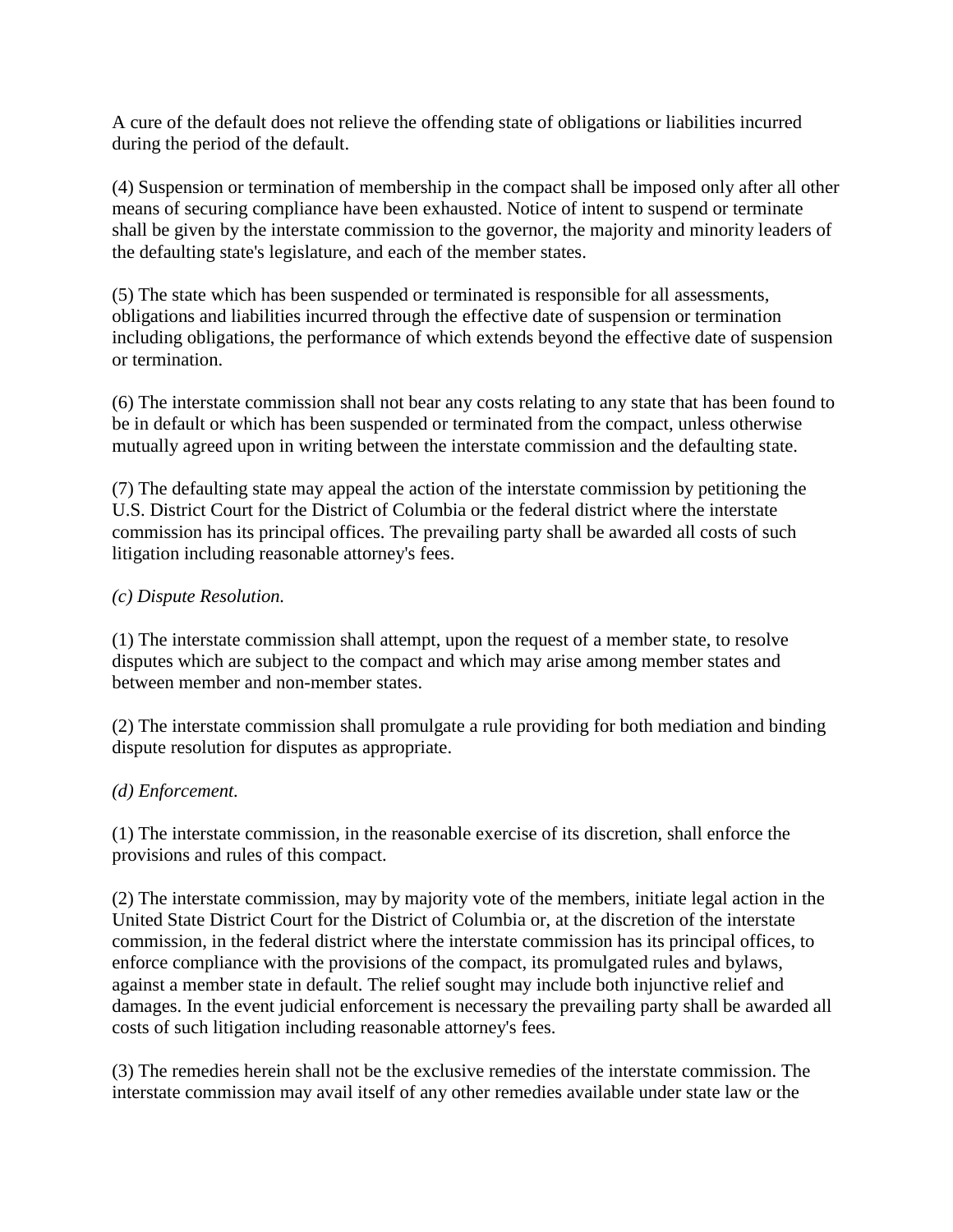regulation of a profession.

History of Section. (P.L. 2010, ch. 100, § 1; P.L. 2010, ch. 106, § 1.)

#### **§ 16-92-15 Financing of the interstate commission.**

(a) The interstate commission shall pay, or provide for the payment of the reasonable expenses of its establishment, organization and ongoing activities.

(b) The interstate commission may levy on and collect an annual assessment from each member state to cover the cost of the operations and activities of the interstate commission and its staff which must be in a total amount sufficient to cover the interstate commission's annual budget as approved each year. The aggregate annual assessment amount shall be allocated based upon a formula to be determined by the interstate commission, which shall promulgate a rule binding upon all member states.

(c) The interstate commission shall not incur obligations of any kind prior to securing the funds adequate to meet the same; nor shall the interstate commission pledge the credit of any of the member states, except by and with the authority of the member state.

(d) The interstate commission shall keep accurate accounts of all receipts and disbursements. The receipts and disbursements of the interstate commission shall be subject to the audit and accounting procedures established under its bylaws. However, all receipts and disbursements of funds handled by the interstate commission shall by audited yearly by a certified or licensed public accountant and the report of the audit shall be included in and become part of the annual report of the interstate commission.

History of Section. (P.L. 2010, ch. 100, § 1; P.L. 2010, ch. 106, § 1.)

#### **§ 16-92-16 Member states, effective date and amendment.**

(a) Any state is eligible to become a member state.

(b) The compact shall become effective and binding upon legislative enactment of the compact into law by no less than ten (10) of the states. The effective date shall be no earlier than December 1, 2010. Thereafter it shall become effective and binding as to any other member state upon enactment of the compact into law by that state. The governors of non-member states or their designees shall be invited to participate in the activities of the interstate commission on a non-voting basis prior to adoption of the compact by all states.

(c) The interstate commission may propose amendments to the compact for enactment by the member states. No amendment shall become effective and binding upon the interstate commission and the member states unless and until it is enacted into law by unanimous consent of the member states.